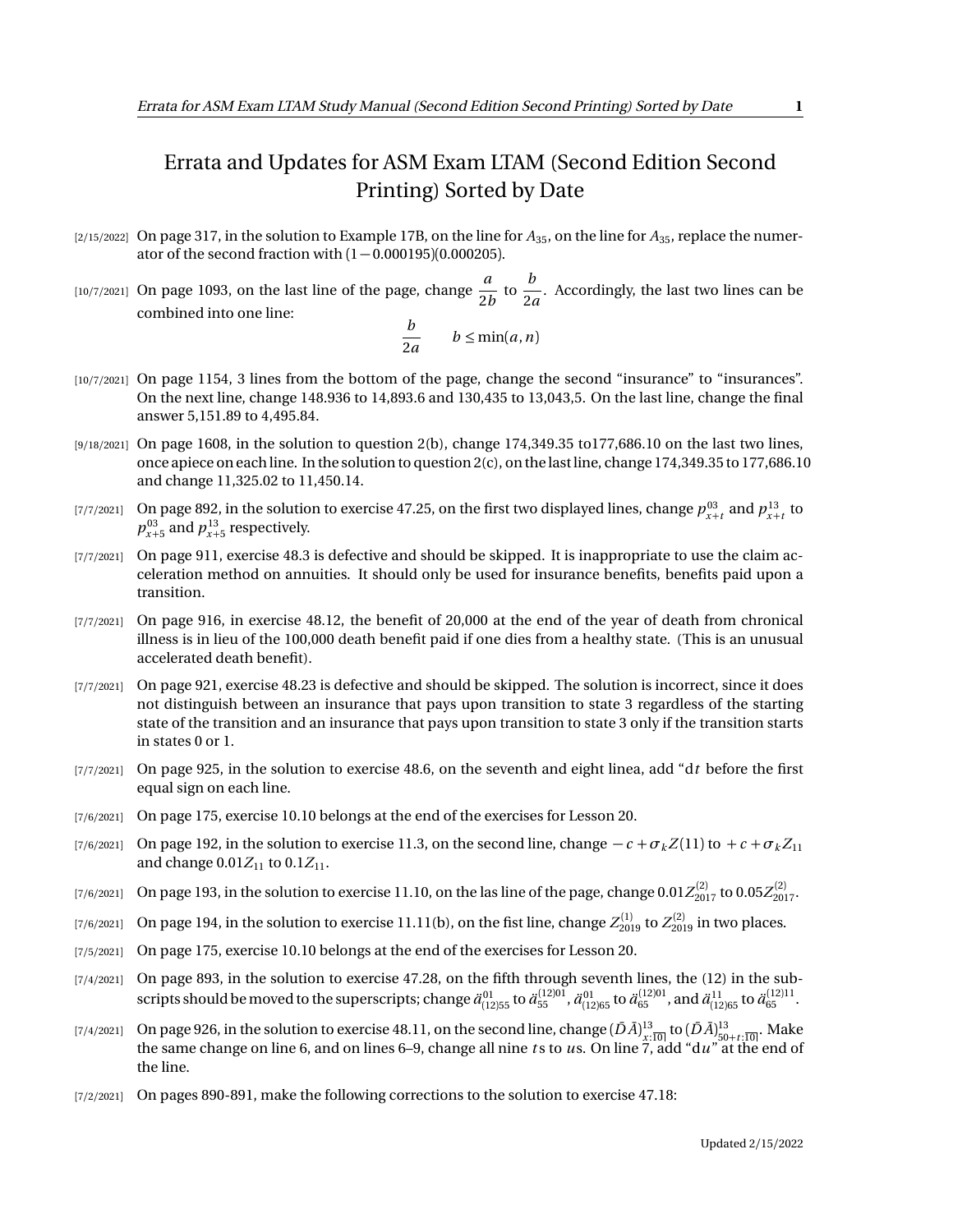- On the last line of page 890, change  $\bar{a}_{40}^{11}$  to  $\bar{a}_x^{11}$ .
- On the third line of page 891, delete  $\bar{a}_{40+t}^{11}$  from both integrals.
- On the seventh line of page 891, change  $e^1$  to  $e^{-1}$ .
- $_{[7/2/2021]}$   $\,$  On page 892, in the solution to exercise 47.22, on the last line, change  $_{5}V^{(1)}$  to  $_{10}V^{(1)}.$
- [6/28/2021] On page 183, 3 lines above Example 11D, replace the sentence beginning with "So the distribution" with So the distribution of 1−*φ<sup>m</sup>* (*x* ,*t* ) has a mean that is 1 minus the mean of that lognormal and variance equal to the variance of that lognormal.
- [6/28/2021] On page 195, in the solution to exercise 11.13, replace all lines after "Subtract the third equation from this to eliminate  $K_{2020}^{(1)}$  with

$$
-2K_{2020}^{(3)} = -0.020243
$$
  
\n
$$
K_{2020}^{(1)} = 0.010121
$$
  
\n
$$
K_{2020}^{(1)} = -4.01946 + 142(0.010121) = -2.582232
$$
  
\n
$$
K_{2020}^{(2)} = 4.18459 - 0.04 - 139(0.010121) - 2.582232 = 0.155484
$$

Now we're ready to calculate  $q_{71}$  in 2020. The cohort factor for it is  $G_{2020-71} = -0.05$ .

$$
lq(71,2020) = -2.582232 + 0.155494 + (1^2 - 140)(0.010121) - 0.05 = -3.88360
$$
  

$$
q(71,2020) = \frac{e^{-3.88360}}{1 + e^{-3.88360}} = \boxed{\textbf{0.020162}}
$$

[6/16/2021] On page 553, in the solution to exercise 29.10, change the last line to

$$
P = \frac{100,000(0.05413)}{12(7.7210)} = \boxed{58.4267}
$$

[3/15/2021] On page 1324, replace the solution to exercise 71.28 with

The amount of time in state 0 is 1 apiece for the 8 policyholders who didn't transition, 0.7 for the first transitioner, and  $0.2 + (0.6 - 0.3) = 0.5$  for the second transitioner, a total of  $8(1) + 0.7 + 0.5 = 9.2$ . In addition, the disabled policyholder who becomes healthy at time 0.4 spends 0.6 in state 0. So total exposure for state 0 is 9.8. There are three transitions to state 1; the two transitions of the second transitioner count as 2, not as 1. The estimate of  $Var(\hat{\mu}^{01})$  is 3/9.8<sup>2</sup>, and the square root of that  $\text{in a}$  transitioner count<br>is  $\sqrt{3}/9.8 = 0.176740$ .

- [3/9/2021] On page 1116, in the solution to exercise 59.6, on the third line, change  $\mu_{x+t:y+t}^{01}$  to  $\mu_{x+t:y+t}^{02}$ .
- [1/4/2021] On page 178, in the solution to Quiz 10-1, on the last line, change  $2020 + 28 = |2048|$  to  $2020 + 29 =$ **2049** .
- $\lbrack 1/4/2021\rbrack$  On page 181, on the second line of the solution to Example 11B, change  $K_t$  to  $K_{t+1}$ .
- [1/4/2021] On page 184, in Example 11E, question 3, change "*q*(50, 1) is greater than 0.007" to "*q*(50, 1) is less than 0.007".

[12/27/2020] On page 872, make the following corrections to the Woolhouse formulas: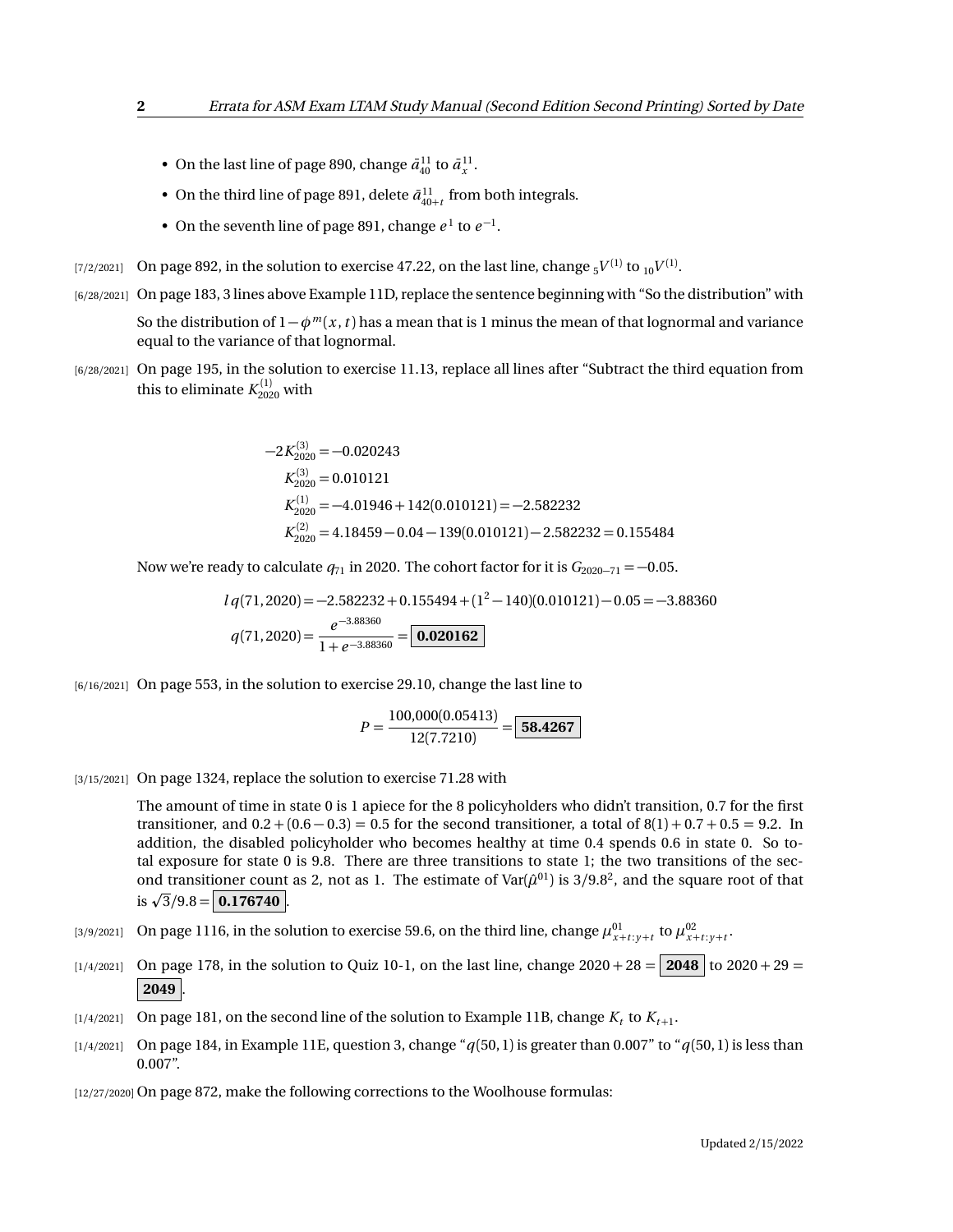- In formula (47.7), change  $\bar{a}_x^{ij}$  to  $\bar{a}_x^{ii}$ .
- In formula (47.9), change  $\bar{a}_x^{ij}$  to  $\bar{a}_x^{ii}$ .
- In formula (47.11), delete the plus sign after the minus sign.
- $[12/27/2020]$  On page 873, fix equations  $(47.7)$ ,  $(47.9)$ , and  $(47.11)$  as indicated in the errata for page 872. Also, delete the second line under Two-term Woolhouse formulas, and on the first line, change the equation number (47.12) to (47.6).

[12/16/2020] On page 1890, the solution to 1(a)(ii) is incorrect. The correct solution is

By equation (25.7), Woolhouse's formula (first two terms only)

$$
\ddot{a}_{45}^{(12)} = \ddot{a}_{45} - \frac{11}{24} = 14.4893 - \frac{11}{24} = 14.03097
$$

Multiplying this by the annual amount of 48,000, we find that the APV of the monthly annuity-due is **673,486** .

- [12/16/2020] On page 1893, 3 lines from the end of the page, 0.38424 should be 0.34824. As a result, the solutions to 4(c), 4(d), and 4(e) are incorrect. The correct solutions are
	- (c) [**Lesson 60**] The EPV of benefits is

 $100,000(2A_{50}-A_{50:50})=100,000(2(0.18931)-0.24669)=13,193$ 

The EPV of 1 unit of premium per year is  $\ddot{a}_{\overline{50:50}}$  minus  $\ddot{a}_{\overline{50:50:20|}} - \ddot{a}_{\overline{50:50}}^{(2)}$  $\frac{(2)}{50:50:20}$ 

$$
\ddot{a}_{\overline{50:50}} = 2\ddot{a}_{50} - \ddot{a}_{50:50} = 2(17.0245) - 15.8195 = 18.2295
$$

From part (b), the item to subtract is  $2(0.25)(1 -_{20}E_{50}) - 0.25(1 -_{20}E_{50.50})$ :

$$
2(0.25)(1 - 0.34824) - 0.25(1 - 0.32177) = 0.1563
$$

So the EPV of 1 unit of premium per year is  $18.2295 - 0.1563 = 18.0732$ . The gross premium is

$$
G = \frac{13,193}{0.9(18.07321) - 0.7} = \boxed{\textbf{847.56}}
$$

(d) [**Lesson 60**]

(i)

$$
{}_{20}V = 100,000A_{\overline{70:70}} - 0.9G\ddot{a}_{\overline{70:70}}
$$

$$
A_{\overline{70:70}} = 2(0.42818) - 0.52488 = 0.33148
$$

$$
\ddot{a}_{\overline{70:70}} = 2(12.0083) - 9.9774 = 14.0392
$$

 $\ddot{a}_{\overline{70:70}}$  may also be computed using  $\ddot{a}_{\overline{70:70}} = \frac{1-A_{\overline{70:70}}}{d}$ 

 $_{20}V = 33,148 - 0.9(847.56)(14.0392) =$  **22,439** 

(ii)

$$
{}_{20}V = 100,000A_{70} - 0.9G \ddot{a}_{70}
$$
  
= 42,818 - 0.9(847.56)(12.0083) = 33,658